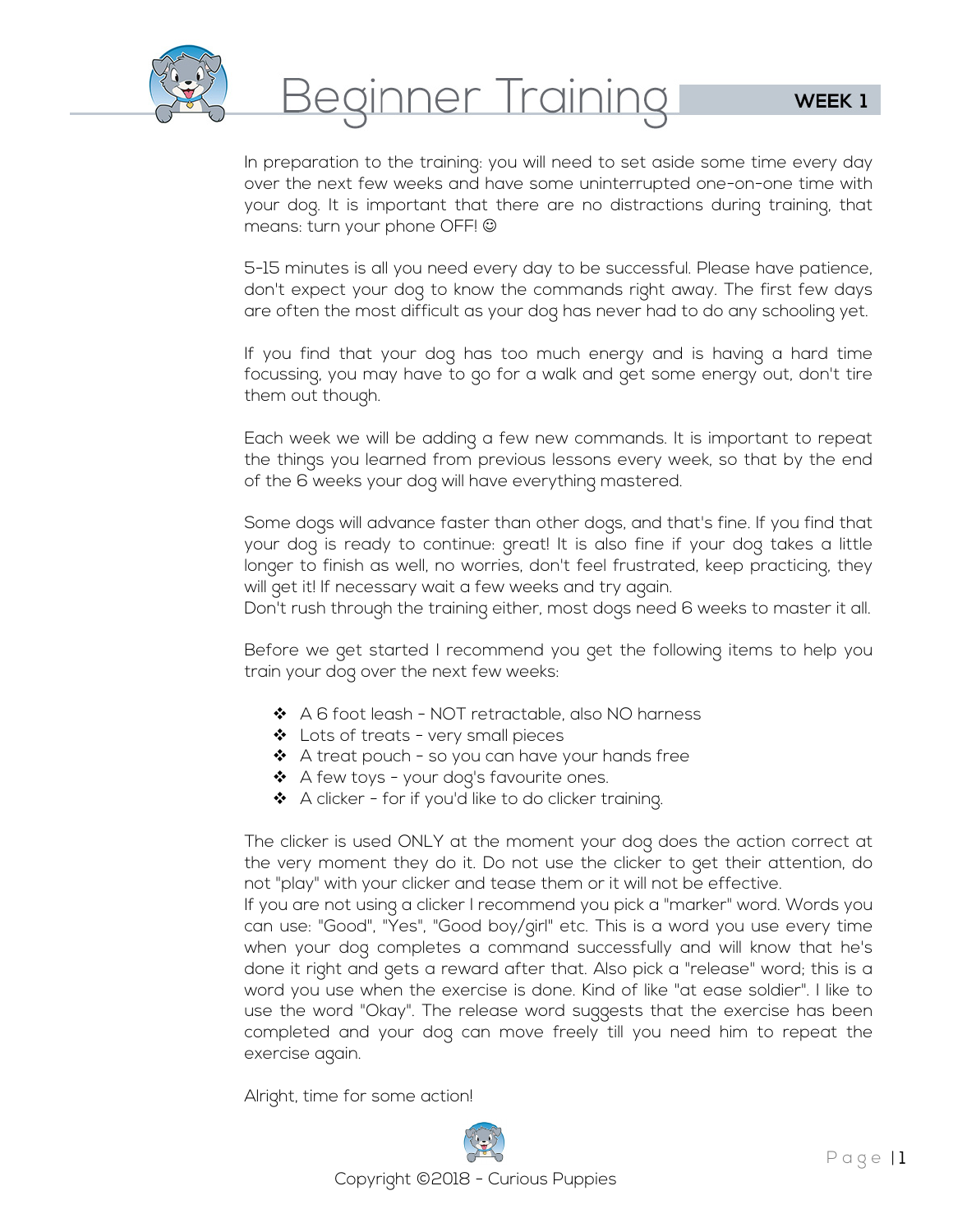

Beginner Training

## **Sit**

This is the most basic and probably the one command you will use the most in the lifetime of your dog, so let's do it right!

## Exercise

- $\clubsuit$  Have a treat between your index finger and thumb.
- ◆ Hold the treat in front of your dog so they see it.
- ❖ Move treat over dogs' head so that his head goes up (he's following the treat) and the body/back end goes down into a sit position.
- ❖ Say the word "Sit".
- $\clubsuit$  As soon as the bum touches the ground, click the clicker or mark the behaviour with your "marker" word.
- ❖ Reward your dog with a treat and praise him.
- ❖ Use your release word to release your dog.

Your dog will likely get up now and wants to show affection. Now let's repeat it! Very soon your dog will sit as soon as you give them the command "Sit" without you having to move the treat over its head.

- Troubleshooting in When you move the treat over your dogs' head, some dogs will back up or jump up at the treat, rather than sitting. Be prepared to quickly more your hand away, so they don't get the treat until they sit. If they are not getting the idea that their bum needs to go to the ground, it is ok to gently push their bum toward the ground into the sit position. Immediately click/mark and reward.
- Goal To get your dog to put its bum on the ground when you say "Sit", without having to move the treat over its head and to stay in that position for a few seconds without getting up right away.
- Practical application I often use the term "nothing is for free". From now on, start using "sit" every time your dog wants something. If they want their food or water, have them sit first. They want to go outside? Sit first. A treat? Sit first. They want to go for a walk? Sit first, so you can attach the leash to their collar.